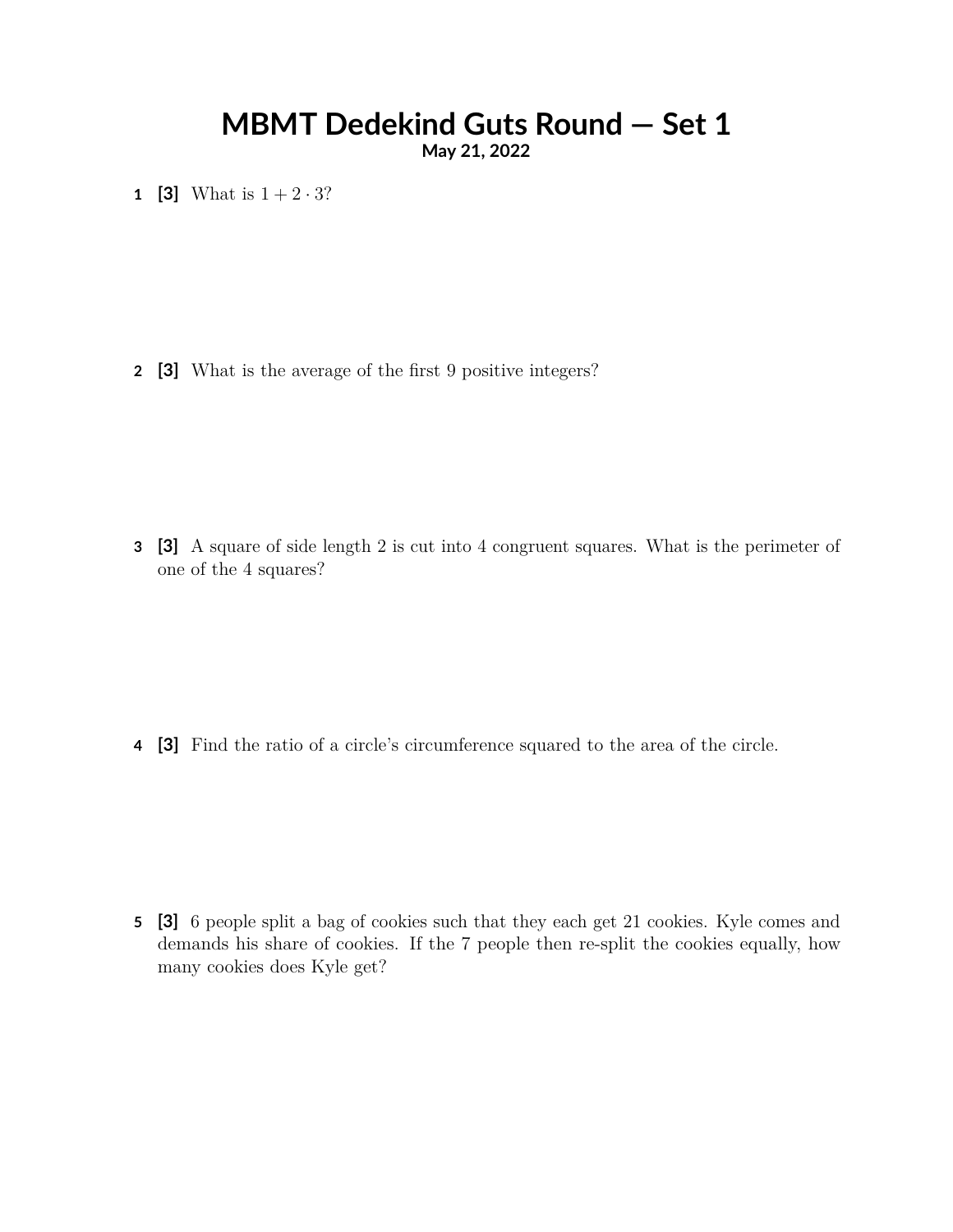### **MBMT Dedekind Guts Round — Set 2 May 21, 2022**

**6 [4]** How many prime numbers are perfect squares?

**7 [4]** Josh has an unfair 4-sided die numbered 1 through 4. The probability it lands on an even number is twice the probability it lands on an odd number. What is the probability it lands on either 1 or 3?

**8 [4]** If Alice consumes 1000 calories every day and burns 500 every night, how many days will it take for her to first reach a net gain of 5000 calories?

**9 [4]** Blobby flips 4 coins. What is the probability he sees at least one heads and one tails?

**10 [4]** Lillian has *n* jars and 48 marbles. If George steals one jar from Lillian, she can fill each jar with 8 marbles. If George steals 3 jars, Lillian can fill each jar to maximum capacity. How many marbles can each jar fill?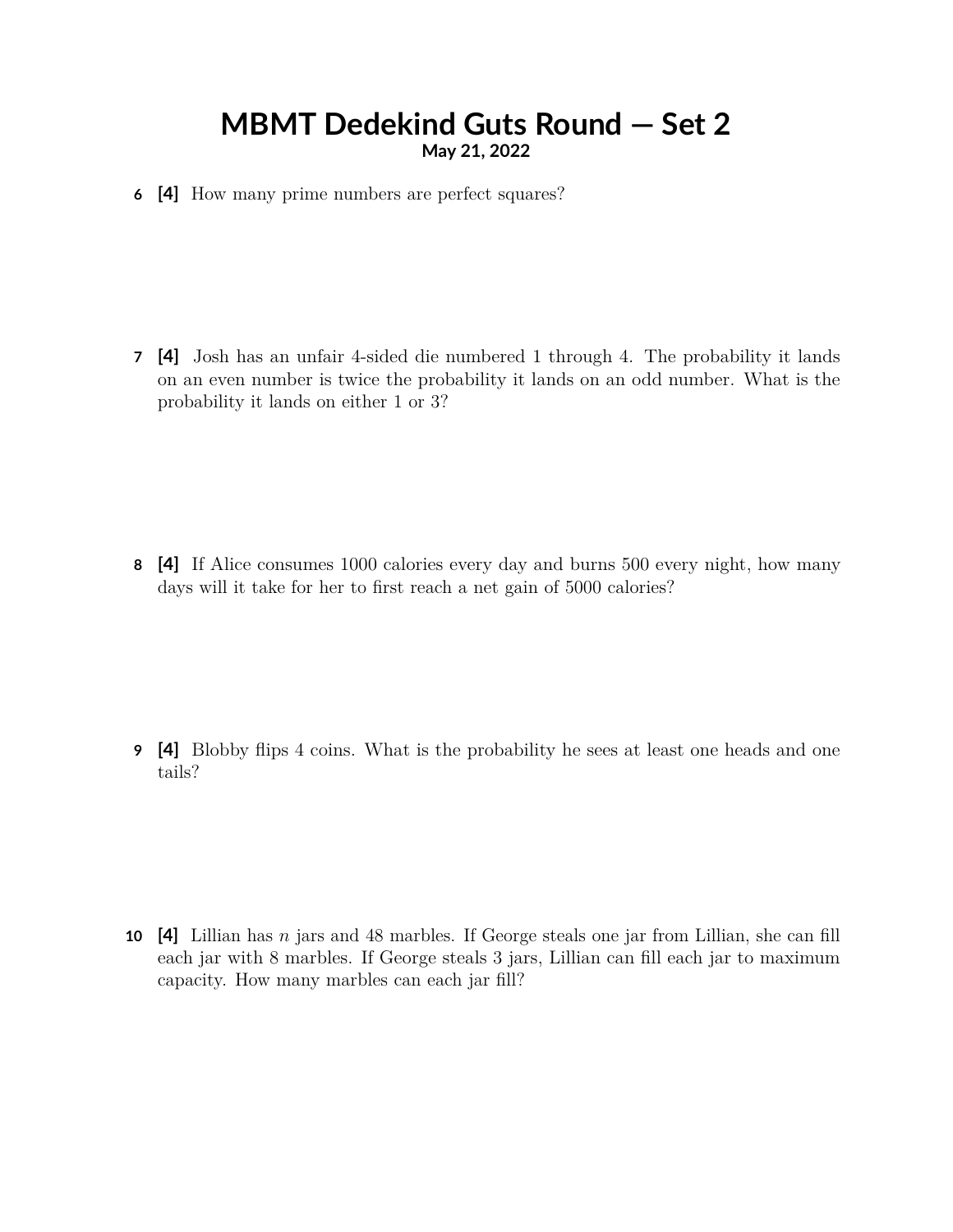#### **MBMT Dedekind Guts Round — Set 3 May 21, 2022**

**11 [5]** How many perfect squares less than 100 are odd?

**12 [5]** Jash and Nash wash cars for cash. Jash gets \$6 for each car, while Nash gets \$11 per car. If Nash has earned \$1 more than Jash, what is the least amount of money that Nash could have earned?

**13 [5]** The product of 10 consecutive positive integers ends in 3 zeros. What is the minimum possible value of the smallest of the 10 integers?

**14 [5]** Guuce continually rolls a fair 6-sided dice until he rolls a 1 or a 6. He wins if he rolls a 6, and loses if he rolls a 1. What is the probability that Guuce wins?

**15 [5]** The perimeter and area of a square with integer side lengths are both three digit integers. How many possible values are there for the side length of the square?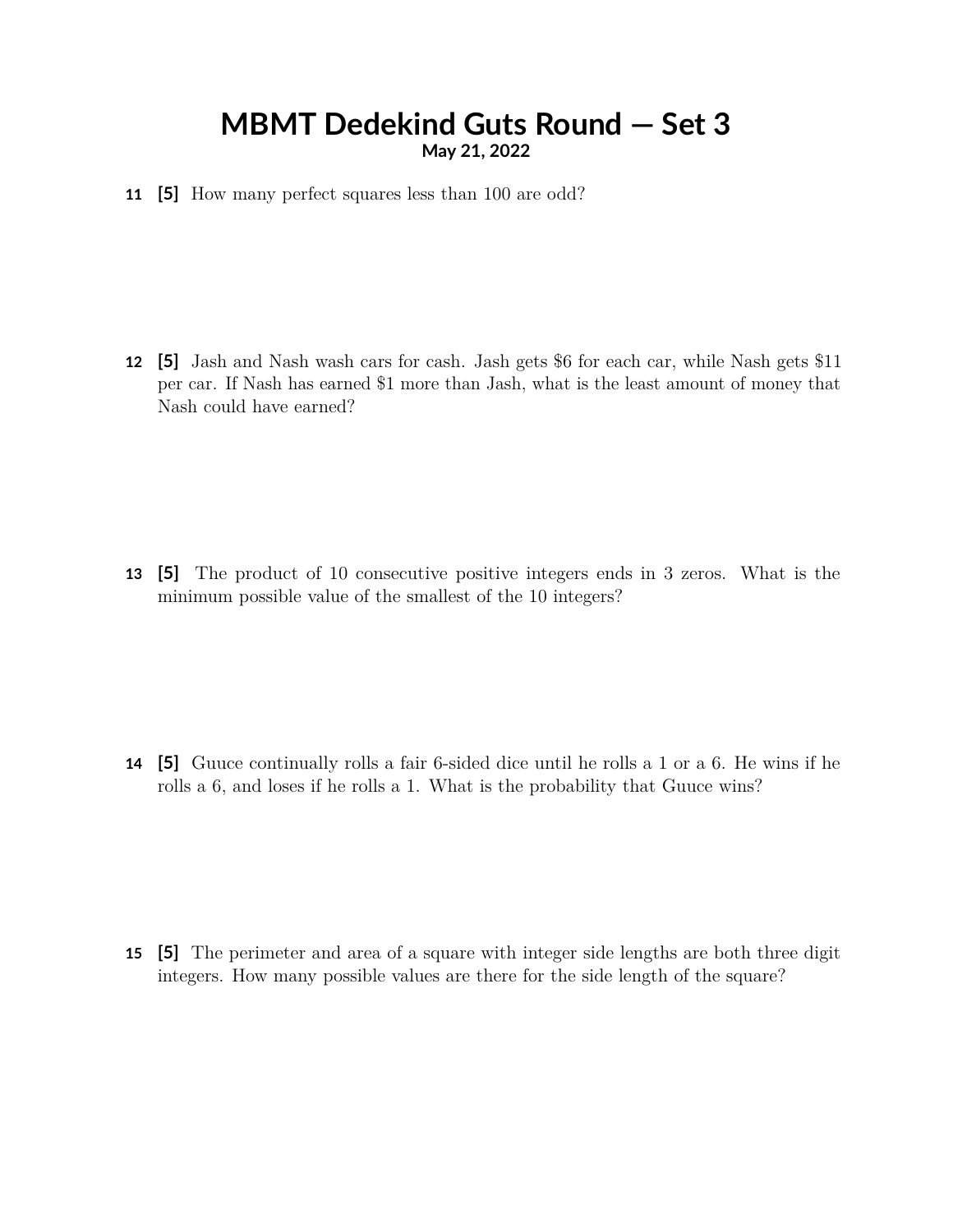### **MBMT Dedekind Guts Round — Set 4 May 21, 2022**

**16 [7]** The cooking club at Blair creates 14 croissants and 21 danishes. Daniel chooses pastries randomly, stopping when he gets at least one croissant and at least two danishes. How many pastries must he choose to guarantee that he has one croissant and two danishes?

**17 [7]** Each digit in a 3 digit integer is either 1, 2, or 4 with equal probability. What is the probability that the hundreds digit is greater than the sum of the tens digit and the ones digit?

**18 [7]** How many two digit numbers are there such that the product of their digits is prime?

**19 [7]** In the coordinate plane, a point is selected in the rectangle defined by  $-6 \le x \le 4$ and  $-2 \leq y \leq 8$ . What is the largest possible distance between the point and the origin, (0*,* 0)?

**20 [7]** The sum of two numbers is 6 and the sum of their squares is 32. Find the product of the two numbers.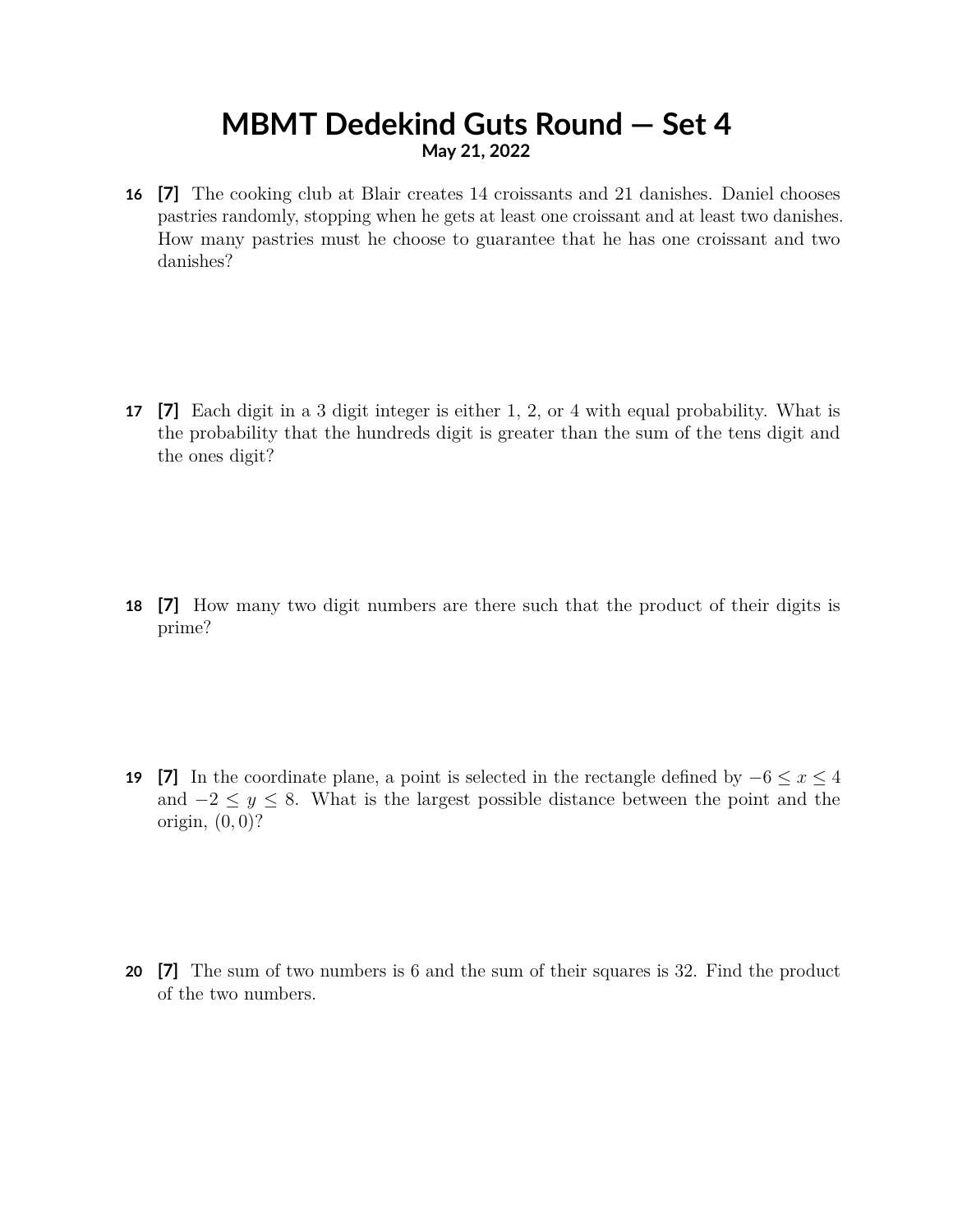#### **MBMT Dedekind Guts Round — Set 5 May 21, 2022**

**21 [9]** Triangle *ABC* has area 4 and  $\overline{AB} = 4$ . What is the maximum possible value of ∠*ACB*?

**22 [9]** Let *ABCD* be an iscoceles trapezoid with *AB* = *CD* and *M* be the midpoint of  $\overline{AD}$ . If  $\triangle ABM$  and  $\triangle MCD$  are equilateral, and  $BC = 4$ , find the area of trapezoid *ABCD*.

**23** [9] Let *x* and *y* be positive real numbers that satisfy  $(x^2 + y^2)^2 = y^2$ . Find the maximum possible value of *x*.

**24** [9] In parallelogram *ABCD*,  $\angle A \cdot \angle C - \angle B \cdot \angle D = 720^\circ$  where all angles are in degrees. Find the value of  $\angle C$ .

**25 [9]** The number 12*ab*9876543 is divisible by 101, where *a, b* represent digits between 0 and 9. What is  $10a + b$ ?